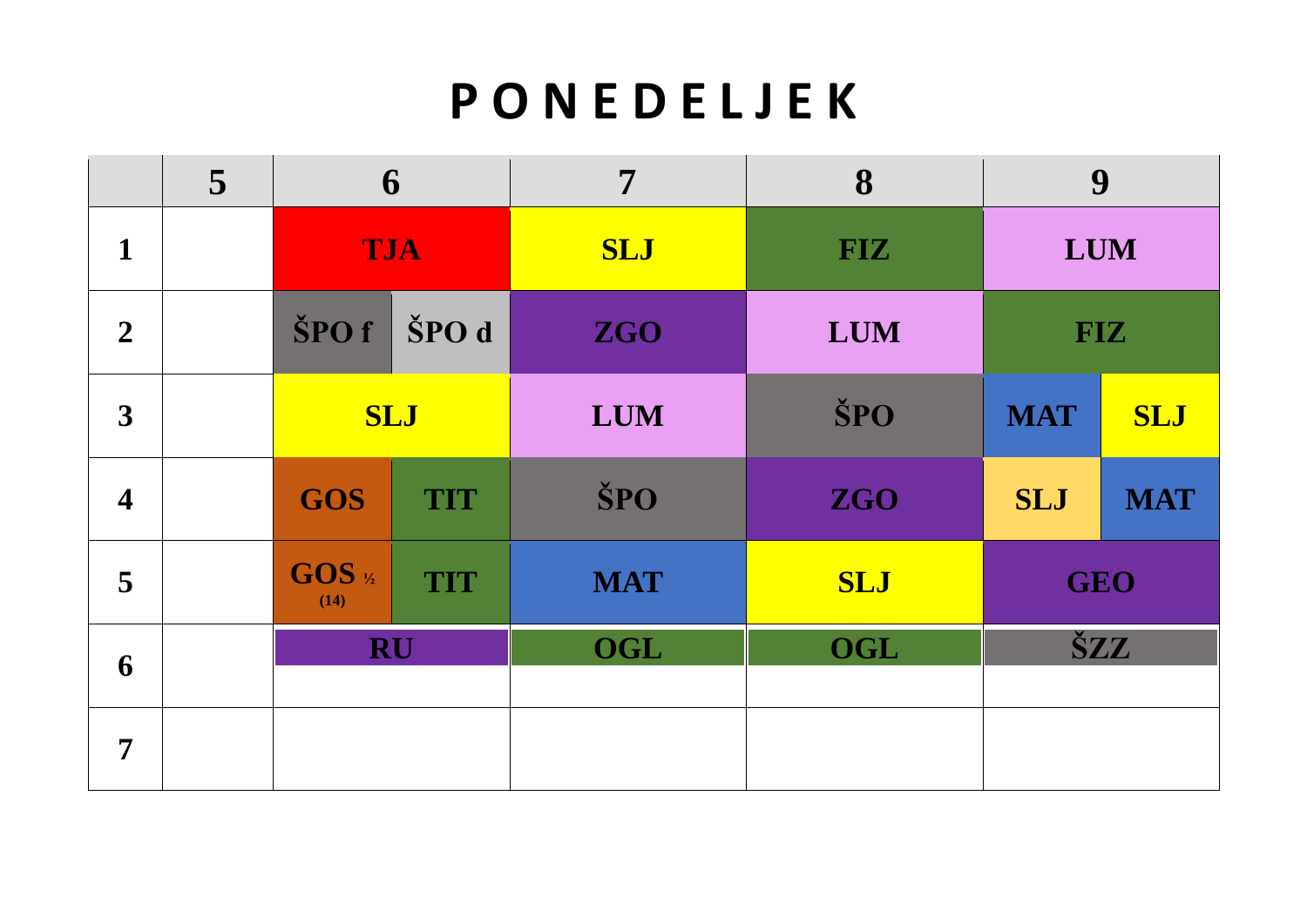## **T O R E K**

|                         | 5             | 6                        |                 | 7          | 8          |            | 9          |
|-------------------------|---------------|--------------------------|-----------------|------------|------------|------------|------------|
| $\mathbf{1}$            |               | <b>SLJ</b>               |                 | <b>TJA</b> | <b>TIT</b> | <b>KEM</b> |            |
| $\boldsymbol{2}$        |               | <b>MAT</b>               |                 | <b>DKE</b> | <b>MAT</b> | <b>FIZ</b> |            |
| 3                       |               | <b>NAR</b>               |                 | <b>SLJ</b> | <b>MAT</b> | <b>GUM</b> |            |
| $\overline{\mathbf{4}}$ |               | <b>GOS</b><br><b>TIT</b> |                 | <b>MAT</b> | <b>SLJ</b> | <b>ZGO</b> |            |
| 5                       |               | <b>TIT</b>               | GOS 1/2<br>(14) | <b>GUM</b> | <b>ZGO</b> | <b>SLJ</b> | <b>SLJ</b> |
| 6                       | <b>OPZ</b>    | NŠP                      |                 | <b>SPH</b> | <b>MME</b> |            | <b>SPH</b> |
|                         |               |                          |                 |            |            |            |            |
| $\overline{7}$          | <b>NŠP 45</b> |                          | <b>MPZ</b>      | <b>SPH</b> | <b>MME</b> |            | <b>SPH</b> |
|                         |               |                          |                 | <b>MPZ</b> | <b>MPZ</b> |            | <b>MPZ</b> |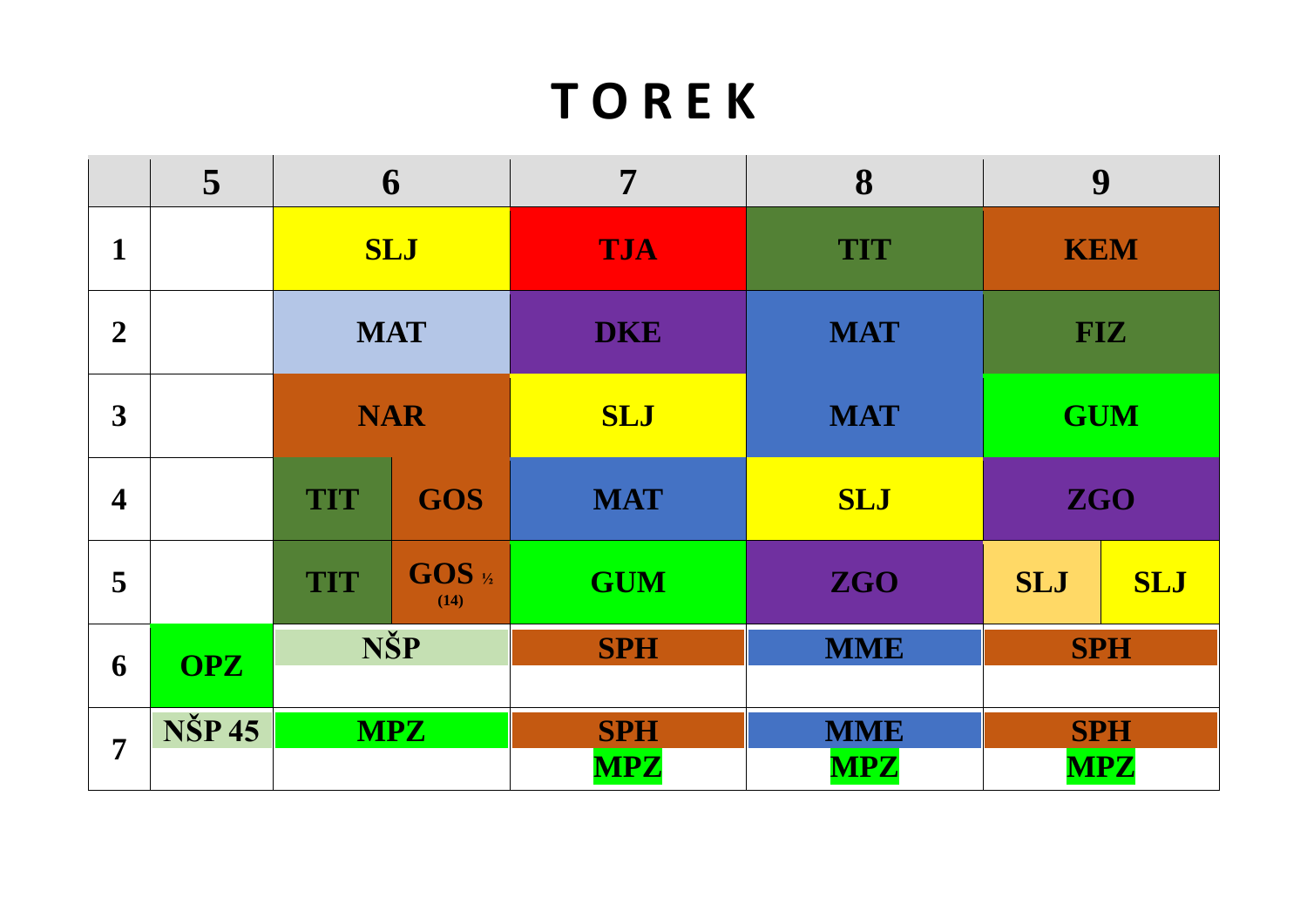# **S R E D A**

|                         | 5             | 6                        |            | 7                | 8                       |                | 9                               |
|-------------------------|---------------|--------------------------|------------|------------------|-------------------------|----------------|---------------------------------|
| $\mathbf{1}$            |               | <b>TJA</b>               | <b>SLJ</b> | ŠPO              | <b>KEM</b>              | <b>TJA</b>     | <b>MAT</b>                      |
| $\overline{2}$          |               | <b>MAT</b><br><b>SLJ</b> |            | <b>TJA</b>       | ŠPO                     |                | <b>BIO</b>                      |
| $\overline{\mathbf{3}}$ |               | <b>MAT</b>               | <b>TJA</b> | <b>GEO</b>       | <b>FIZ</b>              | $\text{SPO} f$ | ŠPO d                           |
| $\overline{\mathbf{4}}$ | <b>TJA</b>    | ŠPO f                    | ŠPO d      | <b>TIT</b>       | <b>MAT</b>              | <b>SLJ</b>     | <b>SLJ</b>                      |
| 5                       |               | <b>LUM</b>               |            | <b>ZGO</b>       | <b>BIO</b>              | <b>MAT</b>     | <b>TJA</b>                      |
| 6                       | <b>NTE 45</b> | <b>NTE</b>               |            | <b>TVZ</b><br>RU | <b>TVZ</b><br><b>RU</b> |                | <b>TVZ</b><br><b>RDK</b><br>LS3 |
| $\overline{7}$          | <b>NTE 45</b> | <b>NTE</b>               |            | <b>TVZ</b>       | <b>TVZ</b>              |                | <b>TVZ</b><br><b>RDK</b>        |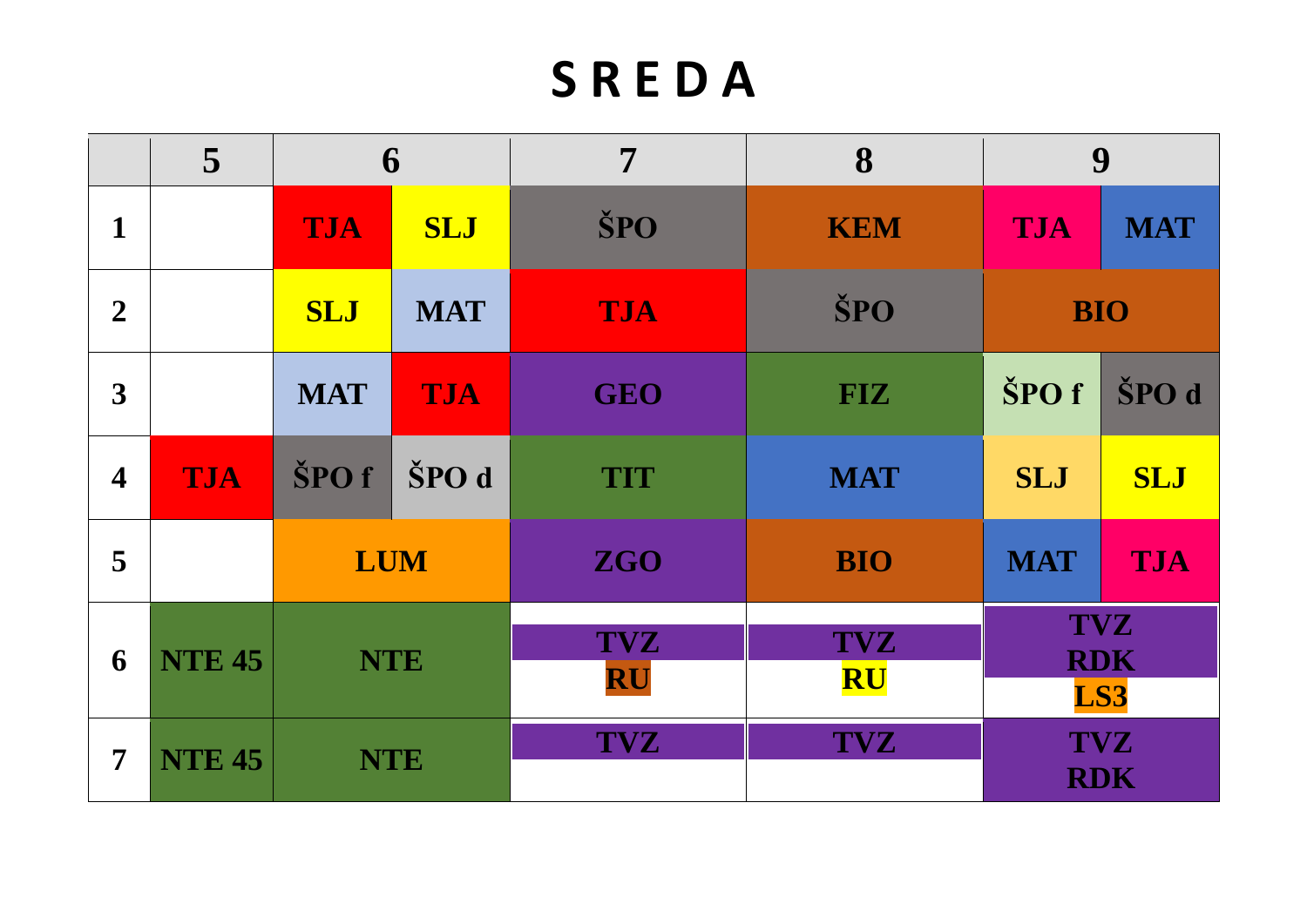# **Č E T R T E K**

|                         | 5 <sup>1</sup> | 6          | 7          | 8                       |                          | 9                                                                                                            |
|-------------------------|----------------|------------|------------|-------------------------|--------------------------|--------------------------------------------------------------------------------------------------------------|
| $\mathbf{1}$            |                | <b>MAT</b> | <b>NAR</b> | <b>GUM</b>              | <b>GEO</b>               |                                                                                                              |
| $\boldsymbol{2}$        |                | <b>MAT</b> | <b>NAR</b> | <b>TJA</b>              | <b>TJA</b>               | <b>MAT</b>                                                                                                   |
| 3                       | <b>GUM</b>     | <b>ZGO</b> | <b>SLJ</b> | <b>TJA</b>              | <b>TJA</b><br><b>MAT</b> |                                                                                                              |
| $\overline{\mathbf{4}}$ |                | <b>GUM</b> | <b>TJA</b> | <b>GEO</b>              | <b>KEM</b>               |                                                                                                              |
| 5                       |                | <b>TJA</b> | <b>MAT</b> | <b>SLJ</b>              |                          | <b>BIO</b>                                                                                                   |
| 6                       |                | <b>NAR</b> |            | $SLJ_{\frac{1}{2}(14)}$ |                          | $\overline{\text{SLJ}}_{\frac{\frac{1}{2}}{14}}\left \overline{\text{SLJ}}_{\frac{\frac{1}{2}}{141}}\right $ |
| $\overline{7}$          |                |            | <b>PLE</b> |                         |                          | <b>PLE</b>                                                                                                   |
|                         |                |            |            |                         |                          |                                                                                                              |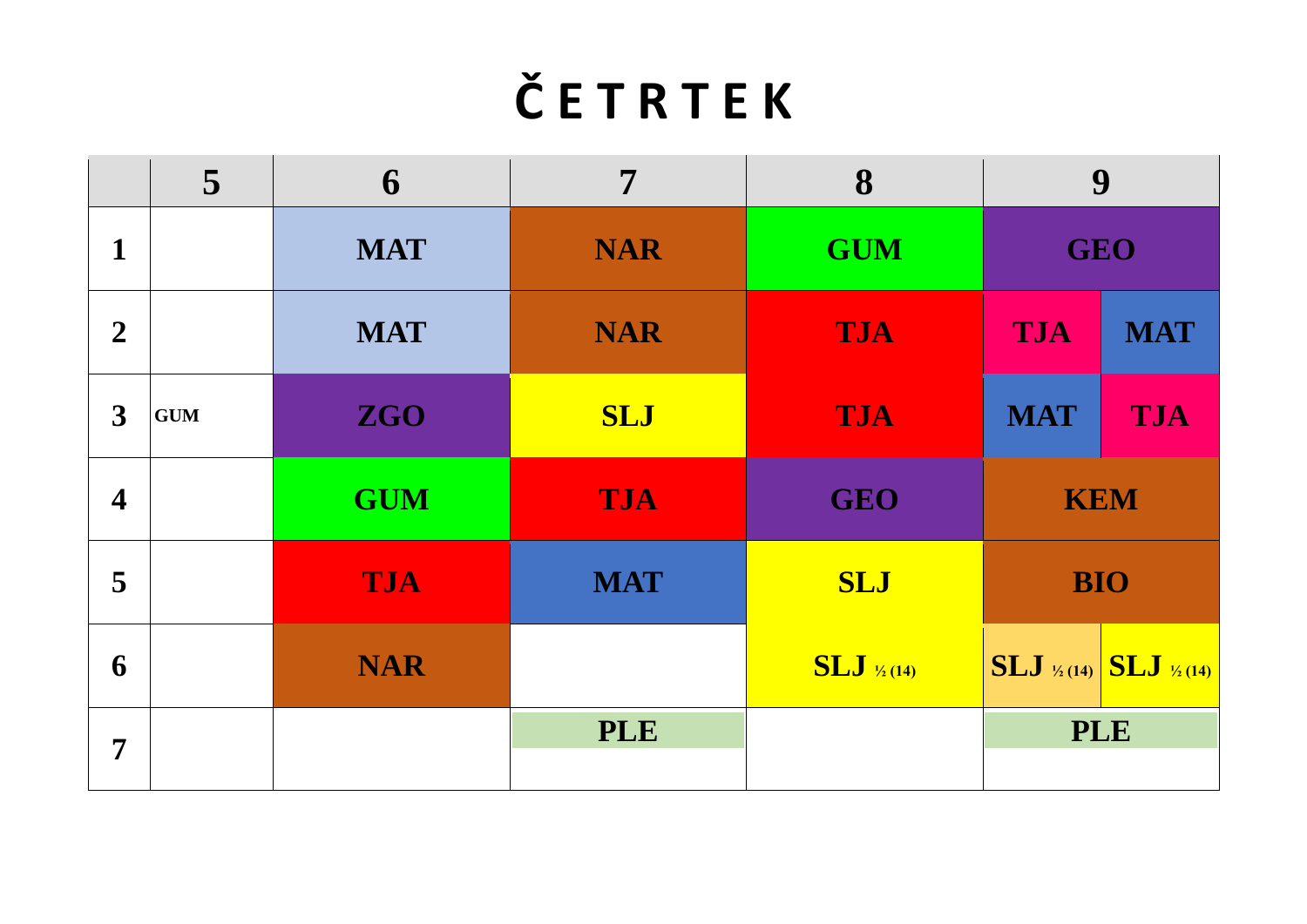### **P E T E K**

|                         | 5 | 6          |       | 7          | 8          |            | 9          |            |
|-------------------------|---|------------|-------|------------|------------|------------|------------|------------|
| $\mathbf{1}$            |   | <b>TJA</b> |       | <b>GEO</b> | <b>MAT</b> |            | ŠPO f      | ŠPO d      |
| $\overline{2}$          |   | <b>GEO</b> |       | <b>SLJ</b> | <b>TJA</b> |            | <b>TJA</b> | <b>MAT</b> |
| 3                       |   | <b>SLJ</b> |       | <b>NAR</b> | <b>DKE</b> |            | <b>MAT</b> | TJA        |
| $\overline{\mathbf{4}}$ |   | <b>SLJ</b> |       | <b>MAT</b> | <b>KEM</b> |            | <b>ZGO</b> |            |
| 5                       |   | ŠPO f      | ŠPO d | <b>TJA</b> | <b>BIO</b> | <b>GEO</b> | <b>SLJ</b> | <b>SLJ</b> |
| 6                       |   |            |       | ŠZZ        |            |            |            | <b>RET</b> |
| $\overline{7}$          |   |            |       |            |            | <b>ŠZZ</b> |            |            |